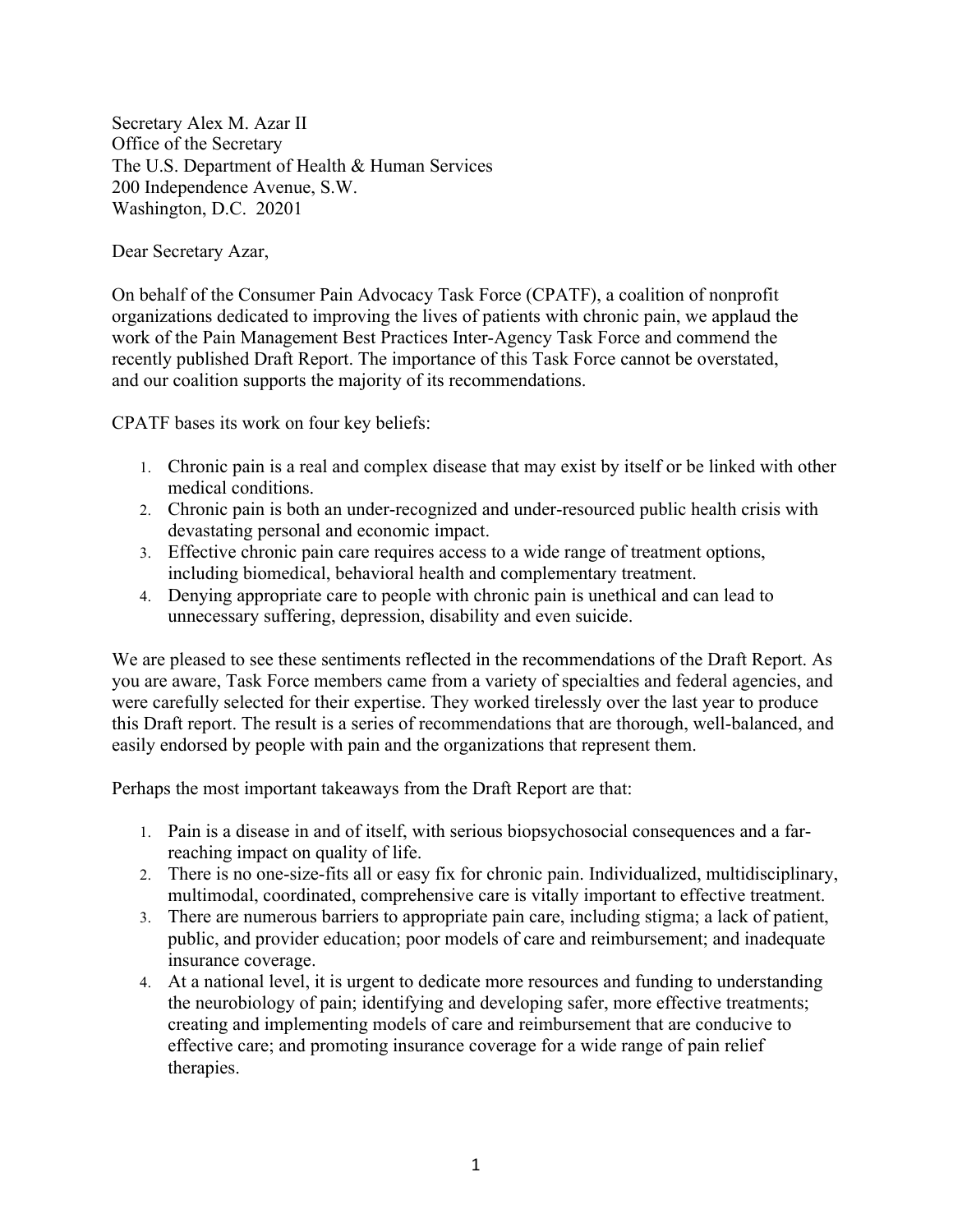As emphasized by this much-needed Report, chronic pain is the most prevalent, costly, and disabling health condition in the United States. Recent research shows that an estimated 50 million Americans live with chronic pain, 20 million of whom live with high-impact chronic pain or pain that impedes activities of daily living. Pain is the leading cause of long-term disability in the United States and is the number one reason Americans visit their doctor. It also costs at least \$635 billion in lost productivity and medical expenses annually.

Despite the impact of pain, as the landmark 2011 Report from the National Academy of Medicine (formerly the Institute of Medicine) found, pain is widely misunderstood, underrecognized, and undertreated. The NIH currently spends less than 2% of its annual budget on pain research. Less than 1% of physicians are specialized in pain management, and medical students receive an average of nine hours of training in pain management. As discussed above, there are few effective treatment options and those that are effective for some are not wellcovered by insurance. The unnecessary suffering chronic pain patients experience as a result is undeniable. Clear evidence of this is seen in recent CDC numbers on suicide, which show that at least 10% of Americans who commit suicide have chronic pain.

Neglecting the widespread problem of chronic pain in America has, in part, contributed to the opioid crisis in which we now find ourselves. Lack of investment in basic research in pain at the NIH has meant that we still do not understand the neurobiological basis of pain and have not discovered or developed safer, more effective alternatives to opioids for the treatment of pain. Likewise, lack of investment in research to investigate the effectiveness of nonpharmacological treatments for pain has meant that insurers are reluctant to pay for these options. At the same time, our system of reimbursement has forced physicians to reduce the amount of time spent with patients and virtually eliminate time spent coordinating care. It is easy to see why health care providers were previously quick to choose opioids as a pharmacological solution to pain.

While prescribing reform is necessary, some well-intentioned efforts to solve the opioid crisis have only made the situation worse for people with pain. Sweeping, blanket restrictions on medication have resulted in unintended consequences for pain patients and had an overall chilling effect on pain care. Each group in this coalition has heard from hundreds, if not thousands, of patients who are being stigmatized for their disease and in many cases, denied necessary medical treatment, forcibly tapered off their medication without recourse, or altogether dropped from care by their provider because the provider feels it is too risky to treat them.

As the Report recommends, opioids should not be a first-line treatment for chronic pain and should be used in conjunction with other, non-opioid therapies. They should primarily be considered in the case of severe chronic pain and in the case of moderate pain only when other options have failed. Patients must also be carefully screened for risk factors for abuse, such as a personal or family history of substance abuse.

But the fact remains that for large numbers of Americans living with chronic pain who take their medications responsibly and legitimately, opioids are a vital treatment option that allows them some measure of quality of life. We strongly support the Report's recommendations that patients and doctors must work together to weigh the benefits and risks on a case-by-case basis. In fact, we would recommend the Report go even further and recommend a revision of the CDC